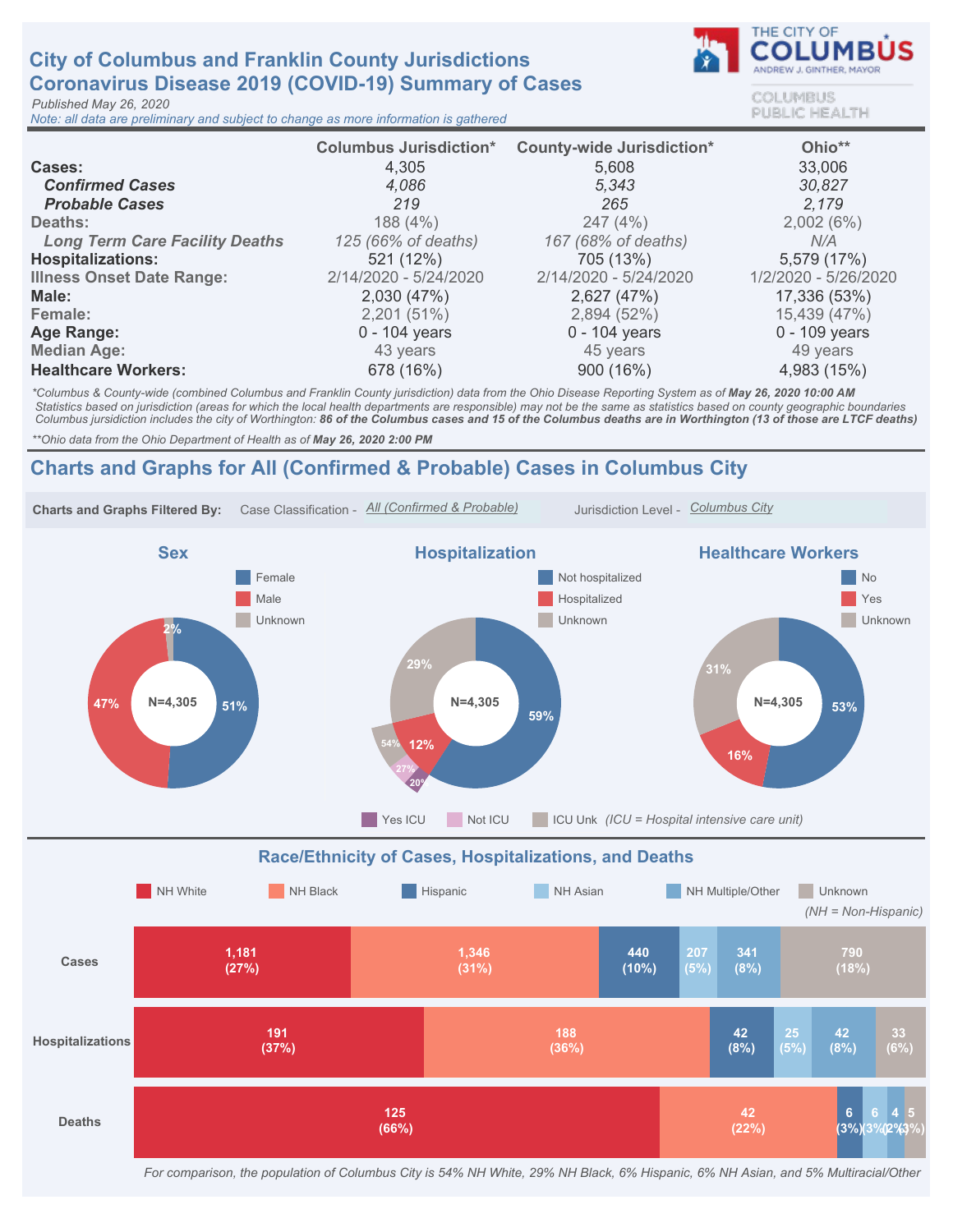## **City of Columbus and Franklin County Jurisdictions** Coronavirus Disease 2019 (COVID-19) Summary of Cases

(page2) PublishedMay26,2020

Note: all data are preliminary and subject to change as more information is gathered

Charts and Graphs Filtered By: Case Classification - All (Confirmed & Probable) Jurisdiction Level - Columbus City

#### Age of All (Confirmed & Probable) Cases in Columbus City (N=4,304\*)



#### Epi Curve: All (Confirmed & Probable) Cases in Columbus City by Onset Date (N=2,877\*\*)



#### Newly-Reported All (Confirmed & Probable) Cases in Columbus City (N=4,269\*\*\*)



\*\*\*Includes cases reported through yesterday - today's cases not shown due to incompleteness Note: As of 4/8/2020, probable cases of COVID-19 are reportable in addition to confirmed cases